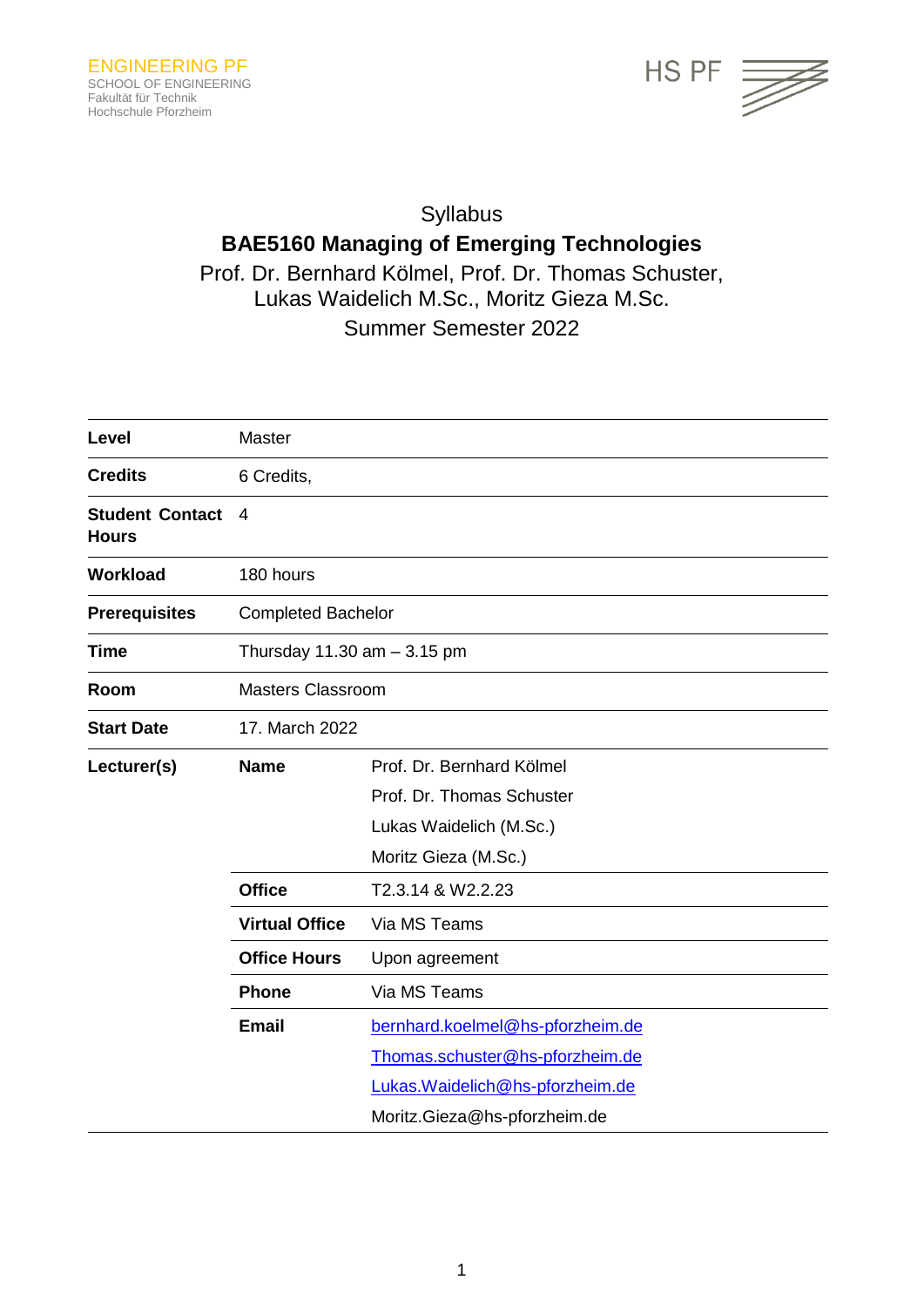#### **Summary**

The Managament of Emerging Technologies module is designed to introduce students to emerging technologies. In addition to the theory, the students should simultaneously have the possibility to experience the technologies in practice within the framework of a comprehensive project work. For this purpose, an IoT construction kit will be used to introduce the various new technologies to the students. Cooperation with regional players will also be built upon. Parallel to this, the students are to provide scientific project support and publish the results towards the end of the semester.

#### **Outline of the Course**

Students will learn the following subject matter in the module:

- Additive manufacturing
- Cloud Computing
- Iot-Technology
- Visualization Technologies
- Use-Cases
- Cooperation with administration and companies
- Scientific work
- Project Documentation

## **Course Intended Learning Outcomes and their Contribution to Program Intended Learning Outcomes / Program Goals**

#### **Technical Concepts BAE5161**

| <b>Program Intended Learning Outcomes</b> |                                                                                                                                                         | <b>Course Intended Learning Outcomes</b>                                                                                                                      |  |
|-------------------------------------------|---------------------------------------------------------------------------------------------------------------------------------------------------------|---------------------------------------------------------------------------------------------------------------------------------------------------------------|--|
|                                           | After completion of the program the stu-<br>dents will be able                                                                                          | After completion of the course the students will be able                                                                                                      |  |
| 1                                         | Responsible leadership in organizational contexts                                                                                                       |                                                                                                                                                               |  |
| $\mathbf{2}$                              | Creative problem solving skills in a complex business environment                                                                                       |                                                                                                                                                               |  |
| 2.1                                       | to recognize and define problems as well as                                                                                                             | to use new technologies in a problem identification /                                                                                                         |  |
|                                           | assess their importance.                                                                                                                                | -demarcation & -classification.                                                                                                                               |  |
| 2.2                                       | to analyse complex in-company and inter-<br>company problems and challenges from differ-<br>ent perspectives and/or within an international<br>context. | to use new technologies for a problem analysis.                                                                                                               |  |
| 2.3                                       | to independently develop creative solutions<br>to complex in-company and inter-company<br>problems and challenges.                                      | to use new technologies as an approach to creative problem solv-<br>ing.                                                                                      |  |
| 2.4                                       | to clarify successfully complex problems and<br>solutions to both experts and laymen.                                                                   |                                                                                                                                                               |  |
| 3                                         | Creative problem solving skills in a complex business environment                                                                                       |                                                                                                                                                               |  |
| 3.1                                       | to demonstrate their knowledge of research<br>methods relevant to engineering and manage-<br>ment as well as their advantages and disad-<br>vantages.   | to explain basic concepts of technology management case stud-<br>ies.                                                                                         |  |
| 3.2                                       | to successfully apply research methods rel-<br>evant to engineering and management.                                                                     | to use the concepts of the construction-oriented research ap-<br>proach. They can design and test innovative artifacts and corre-<br>sponding action systems. |  |
| 3.3                                       | to implement relevant research methods in<br>such a way as to deliver reliable and innovative<br>results.                                               | to apply the basic concepts of emergent technology management.<br>You will be able to design and implement a technical prototype.                             |  |
| 4                                         | Interdisciplinary and integrative work                                                                                                                  |                                                                                                                                                               |  |
| 4.1                                       | to apply their expert knowledge in the engi-<br>neering and business field and to provide inte-<br>grated solutions to complex tasks.                   | to provide an overview on the international development of essen-<br>tial new technologies.                                                                   |  |
| 4.3                                       | to develop and assess alternative solutions<br>taking diverse disciplines into account and ap-<br>ply them to integrated comprehensive solu-<br>tions.  | to use emergent technologies to design and implement future-ori-<br>ented technical prototypes and evaluate them using business de-<br>sign methods.          |  |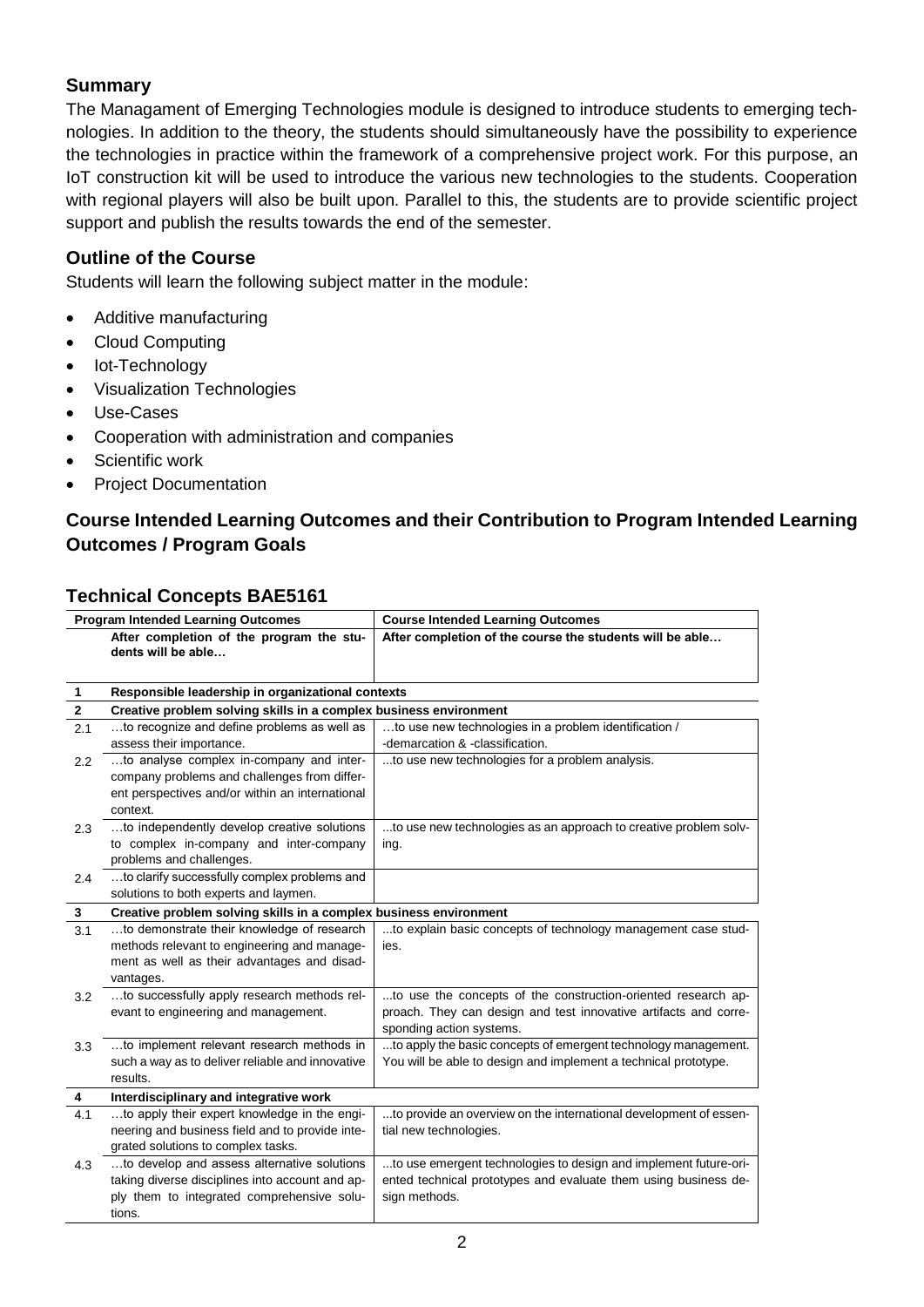## **Organizational concepts BAE5162**

| <b>Program Intended Learning Outcomes</b> |                                                                                        | <b>Course Intended Learning Outcomes</b>                            |  |  |  |
|-------------------------------------------|----------------------------------------------------------------------------------------|---------------------------------------------------------------------|--|--|--|
|                                           | After completion of the program the stu-<br>dents will be able                         | After completion of the course the students will be able            |  |  |  |
| $\mathbf{1}$                              | Responsible leadership in organizational contexts                                      |                                                                     |  |  |  |
| $\bf 2$                                   | Creative problem solving skills in a complex business environment                      |                                                                     |  |  |  |
| 2.1                                       | to recognize and define problems as well as                                            | to understand the organizational concerns in a technical problem    |  |  |  |
|                                           | assess their importance.                                                               | identification/demarcation & classification.                        |  |  |  |
| 2.2                                       | to analyse complex in-company and inter-                                               | to embed a problem analysis in the corporate context                |  |  |  |
|                                           | company problems and challenges from differ-                                           |                                                                     |  |  |  |
|                                           | ent perspectives and/or within an international                                        |                                                                     |  |  |  |
|                                           | context.                                                                               |                                                                     |  |  |  |
| 2.3                                       | to independently develop creative solutions                                            | to use new technologies as an approach to creative problem solv-    |  |  |  |
|                                           | to complex in-company and inter-company                                                | ing for business models.                                            |  |  |  |
|                                           | problems and challenges.                                                               |                                                                     |  |  |  |
| 3                                         | Creative problem solving skills in a complex business environment                      |                                                                     |  |  |  |
| 3.1                                       | to demonstrate their knowledge of research                                             | to introduce basic concepts of technology management and ex-        |  |  |  |
|                                           | methods relevant to engineering and manage-                                            | plain the management of new technologies using case studies.        |  |  |  |
|                                           | ment as well as their advantages and disad-                                            |                                                                     |  |  |  |
|                                           | vantages.                                                                              |                                                                     |  |  |  |
| 3.2                                       | to successfully apply research methods rel-                                            | to use concepts of the construction-oriented research approach.     |  |  |  |
|                                           | evant to engineering and management.                                                   | They can design and test innovative artifacts and corresponding ac- |  |  |  |
|                                           |                                                                                        | tion systems.                                                       |  |  |  |
| 3.3                                       | to implement relevant research methods in                                              | to apply the basic concepts of emergent technology management.      |  |  |  |
|                                           | such a way as to deliver reliable and innovative<br>results.                           | You will be able to design and implement a technical prototype.     |  |  |  |
|                                           |                                                                                        |                                                                     |  |  |  |
| 4                                         | Interdisciplinary and integrative work<br>to apply their expert knowledge in the engi- | to provide an overview on the international development of essen-   |  |  |  |
| 4.1                                       | neering and business field and to provide inte-                                        | tial new technologies and relevant economic fields of application.  |  |  |  |
|                                           | grated solutions to complex tasks.                                                     |                                                                     |  |  |  |
| 4.3                                       | to develop and assess alternative solutions                                            | to use emergent technologies to design and implement future-ori-    |  |  |  |
|                                           | taking diverse disciplines into account and ap-                                        | ented technical prototypes and evaluate them using business de-     |  |  |  |
|                                           | ply them to integrated comprehensive solu-                                             | sign methods.                                                       |  |  |  |
|                                           | tions.                                                                                 |                                                                     |  |  |  |
|                                           |                                                                                        |                                                                     |  |  |  |

## **Teaching and Learning Approach**

The teaching and learning approach are based on 3 didactical methods:

The theoretical key knowledge and the basic concepts are thought at the lecture. The students gain the methodology and the guidance to know and to implement the introduced concepts and tools. Questions and comments of the students are welcome during the lecture.

After the lecture the students should reflect and sum up the content of the lecture based on course materials provided.

The theoretical knowledge is enlarged and converted into a practical role by workshops and case studies. An active participation in class is an important part of the teaching and learning approach.

The students can always communicate with the instructor and get support and advice by talking or mailing.

#### **Literature and Course Materials**

• Schilling, M. A. (2012): Strategic Management of Technological Innovation, 4. Auflage. McGraw-Hill Education.

• Vong, J./ Song, I. (2015): Emerging Technologies for Emerging Markets, 11. Auflage. Springer: Heidelberg.

• Schuh, G./ Klappert, S. (2011): Technologiemanagement: Handbuch Produktion und Management 2, 2. Auflage. Springer: Heidelberg.

• Wördenweber, W. (2008): Technologie- und Innovationsmanagement, 3. Auflage. Springer: Heidelberg.

• Meissner, D. et al. (2019): Emerging Technologies for Economic Development, 1. Auflage. Springer: Heidelberg.

• Class handouts will be available in the LMS.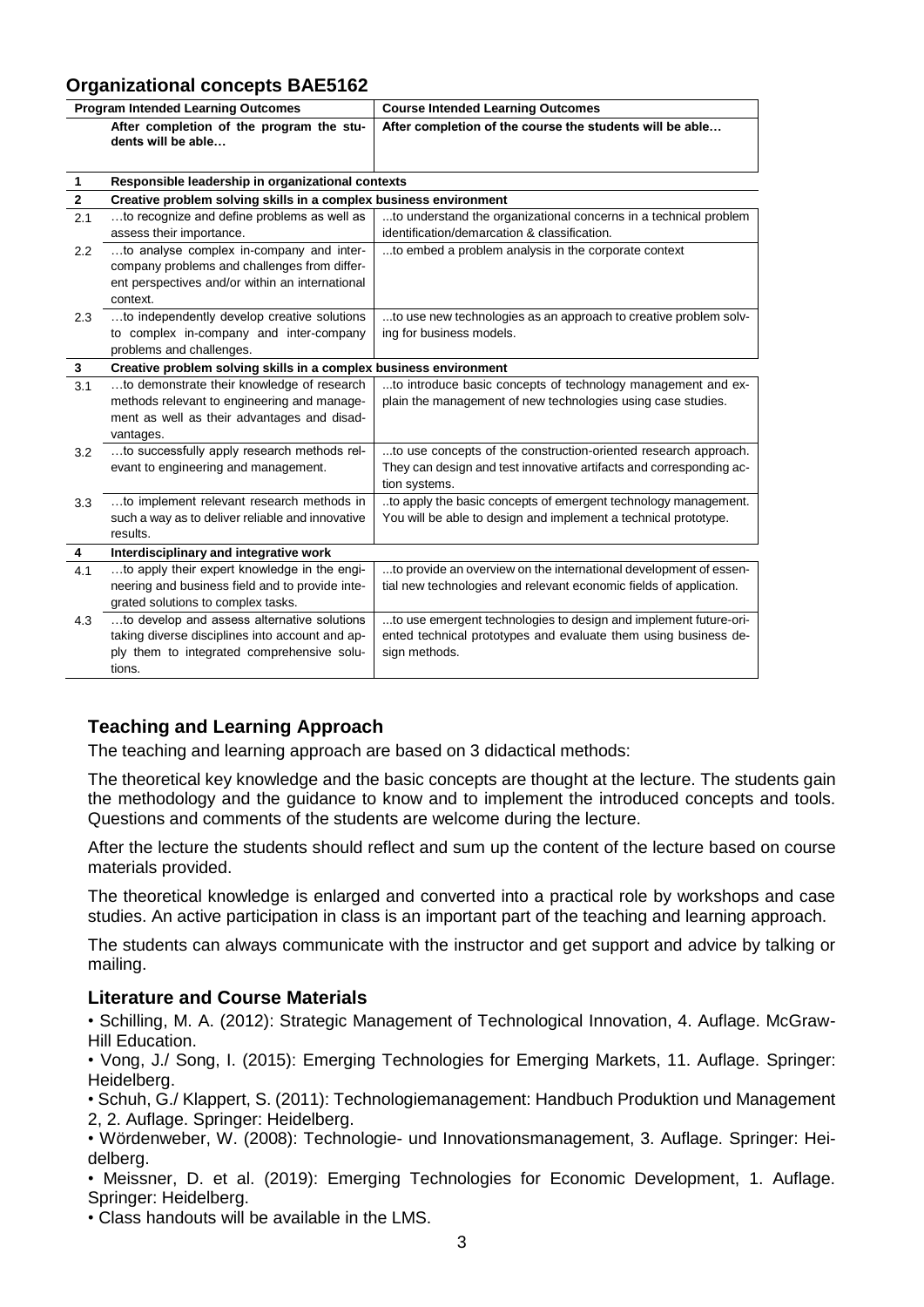#### **Assessment**

Class contribution will be graded based on participants' ability to listen, willingness to interact with other class members, presentation of points relevant to the discussion, additions to the understanding of situations discussed, distinction among different kinds of data, and study of situations, versus mere repetition of facts without analysis or conclusions

'Sehr gut' represents exceptional work, far above average.

'Gut' represents good work, above average.

'Befriedigend' represents average work.

'Ausreichend' represents below average work with considerable shortcomings.

'Mangelhaft' is just exceptional work in the wrong direction or with unacceptable shortcomings.

|                         | Lecture   Prerequisites                    | <b>Topics</b>                                                          | <b>Hints</b> |
|-------------------------|--------------------------------------------|------------------------------------------------------------------------|--------------|
| 1                       |                                            | Industry Dynamics of Technological Innovation                          | Organisation |
| $\overline{2}$          |                                            | Previous lecture unit Emerging Technologies Radar                      |              |
| 3                       |                                            | Previous lecture unit   Formulating Technological Innovation Strategy  |              |
| $\overline{\mathbf{4}}$ |                                            | Previous lecture unit Formulating Technological Innovation Strategy    |              |
| 5                       |                                            | Previous lecture unit   Implementing Technological Innovation Strategy |              |
| 6                       |                                            | Previous lecture unit   Implementing Technological Innovation Strategy |              |
| $\overline{7}$          |                                            | Previous lecture unit   Basics of Cloud Computing                      |              |
| 8                       | Previous lecture unit   Data Analytics     |                                                                        |              |
| 9                       | Previous lecture unit   Web Services & IoT |                                                                        |              |
| 10                      |                                            | Previous lecture unit Basics of Blockchain /DLT                        |              |
| 11                      |                                            | Previous lecture unit Basics of Blockchain /DLT                        |              |
| 12                      | Previous lecture unit Basics of AI         |                                                                        |              |
| 13                      | Previous lecture unit Basics of AI         |                                                                        |              |
| 14                      |                                            | Previous lecture unit Introduction to additive manufacturing           |              |
| 15                      | Previous lecture unit Group Work           |                                                                        |              |
| 16                      | Previous lecture unit                      | <b>Group Work</b>                                                      |              |
| 17                      | Previous lecture unit Group Work           |                                                                        |              |
| 18                      | Previous lecture unit                      | Group Work                                                             |              |
| 19                      | Previous lecture unit                      | <b>Group Work</b>                                                      |              |
| 20                      | Previous lecture unit   Group Work         |                                                                        |              |
| 21                      | Previous lecture unit Group Work           |                                                                        |              |